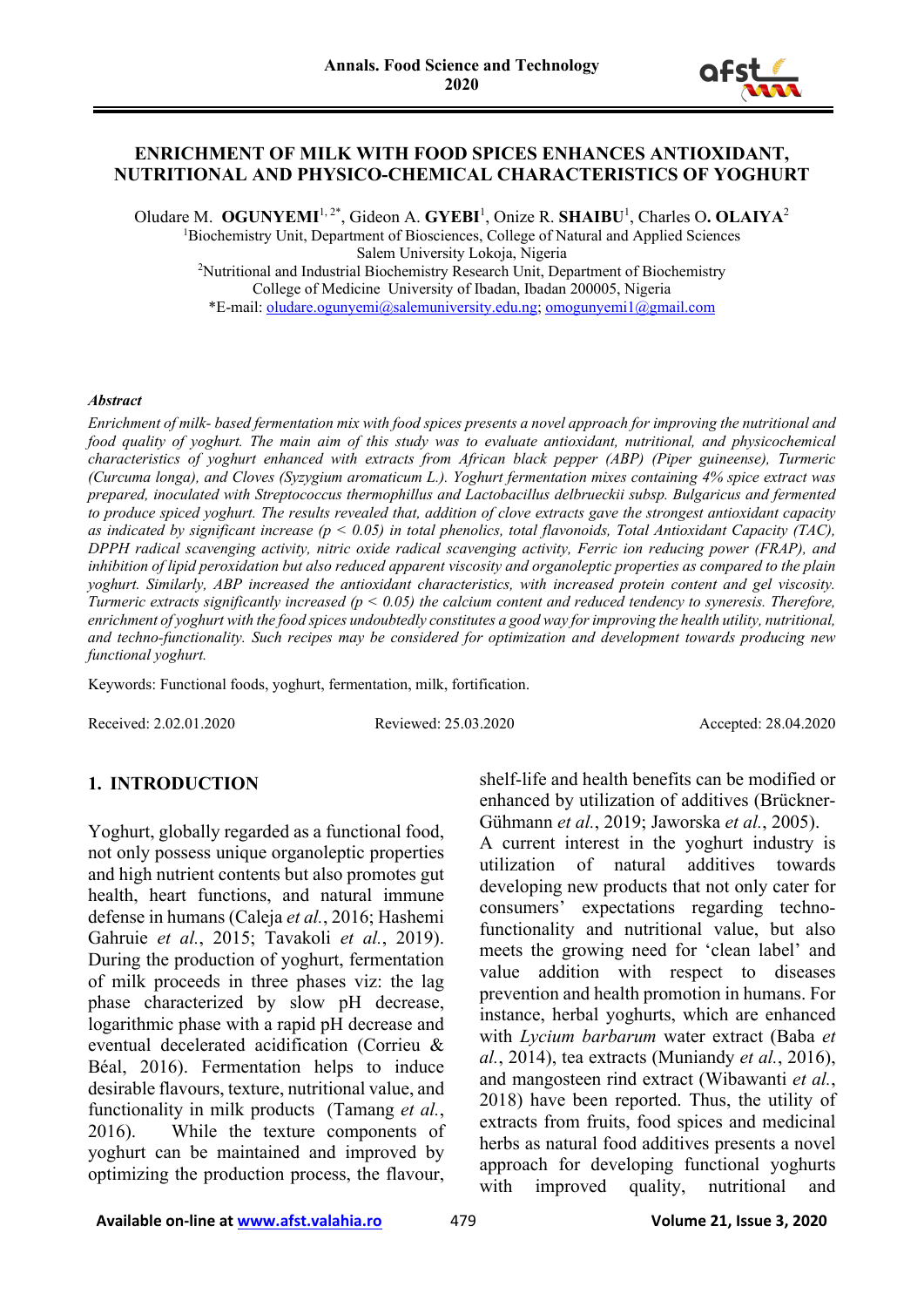

therapeutic properties (Alenisan *et al.*, 2017; El-Said *et al.*, 2014).

Food spices have multifarious roles such as antioxidant, medicinal, food flavouring, and preservative functions (Gyebi *et al.*, 2019; Kapadiya *et al.*, 2016; Olaiya *et al.*, 2013). Our preliminary assessment revealed that, addition of extracts from vegetables, fruits, and spices to milk based fermentation mix improved the antioxidant potentials of yoghurt in a concentration- dependent manner (Ogunyemi *et al*, 2020). The current study focused on further evaluation of the antioxidant, nutritional, and physicochemical characteristics of yoghurt enriched with 4% African black pepper (ABP) (*Piper guineense*), 4% Turmeric (*Curcuma longa*), and 4% Cloves (*Syzygium aromaticum* L.).

## **2. MATERIALS AND METHODS**

## **1.1 Preparation of spiced yoghurt**

Commercial skimmed milk comprising 32% protein, 54% lactose, 0.5% milk fat and 9% minerals was procured from DANO milk, Nigeria. Industrial freeze-dried starter culture (YoFlex CHR Hansen Company, Denmark.) containing *Streptococcus thermophillus* and *Lactobacillus delbrueckii* subsp. bulgaricus (1:1) was purchased. Yoghurt mixes containing 4% spice extracts were prepared, inoculated and fermented as reported in previous studies (Ogunyemi et al, 2020). The fermentation process was monitored for 9 hours via pH value and production of lactic acid. The yoghurt samples were then packed and stored at 4°C until further analysis.

## **1.2 Antioxidant analysis**

Total phenolic content in yoghurt samples was determined using the Folin Ciocalteu Reagent (FCR) method described previously by Singleton *et al.* (1999). The flavonoids were measured by aluminum chloride colorimetric assay as described by Zhishen *et al.* (1999).The DPPH• assay was carried out as described by Shirwaikar *et al.* (2006). Nitric oxide radical scavenging activity was determined according to the method reported by Johnson (1964). The ability of the samples to reduce oxidized iron was carried out as defined by Oyaizu (1986). Total Antioxidant Capacity (TAC) assay was carried out as described by Re *et al.* (1999). Inhibition of lipid peroxidation was carried out in accordance to the methods described by Ruberto *et al.* (2000) with slight modification.

## **2.3 Chemical and Physicochemical Analysis**

Protein, Ash, Moisture content and total solids (TS) of the yoghurts were determined according to Latimer &Association of Official Analytical Chemists (2019). The pH-value and TTA were measured in during fermentation, in finished product, and after storage. pH was measured with a pH-meter (Mettler Toledo, Germany). Titratable acidity in terms of lactic acid was measured according to Hamad *et al.* (2017) The amount of NaOH used up was recorded and TTA was calculated as shown below.

Titratable acidity = 
$$
\frac{\text{Titre value x 0.009}}{\text{Weight of sample}} \times 100 \text{ (1)}
$$

Apparent viscosity of the homogenized samples was measured using a Brookfield viscometer (Brookfield Programmable Rheometer, Model RVDV-III Ultra; Brookfield Engineering Laboratories, Stoughtm, MA, USA) with a spindle no.4 and 10 rpm rotation speed at 24˚C  $\pm$  1°C. The values of apparent viscosity were recorded in centipoises (cP).

Syneresis of the different yogurt samples was determined according to the methodology proposed by Barkallah *et al.* (2017). 100 mL of each sample was placed in a funnel lined with Whatman filter paper number 1. After 6 h of drainage, the volume of whey was measured and the susceptibility of syneresis was calculated thus:

```
Syneresis =
```

$$
\frac{\text{volume of whey collected after drainage}}{\text{volume of yogurt sample}} \times 100 \qquad (2)
$$

The colour of yoghurt samples was determined by the Minolta Colour meter CR-410 model (Minolta Co., Osaka, Japan). The calibration of the meter was achieved using a white standard calibration plate  $(L*- 92.95, a*-4.86, b*-$ 6.65). The CIE L<sup>\*</sup>, a<sup>\*</sup>, b<sup>\*</sup> and  $\Delta$ E values of the yoghurt were obtained directly from the meter.

Available on-line at **www.afst.valahia.ro** 480 **Volume 21, Issue 3, 2020**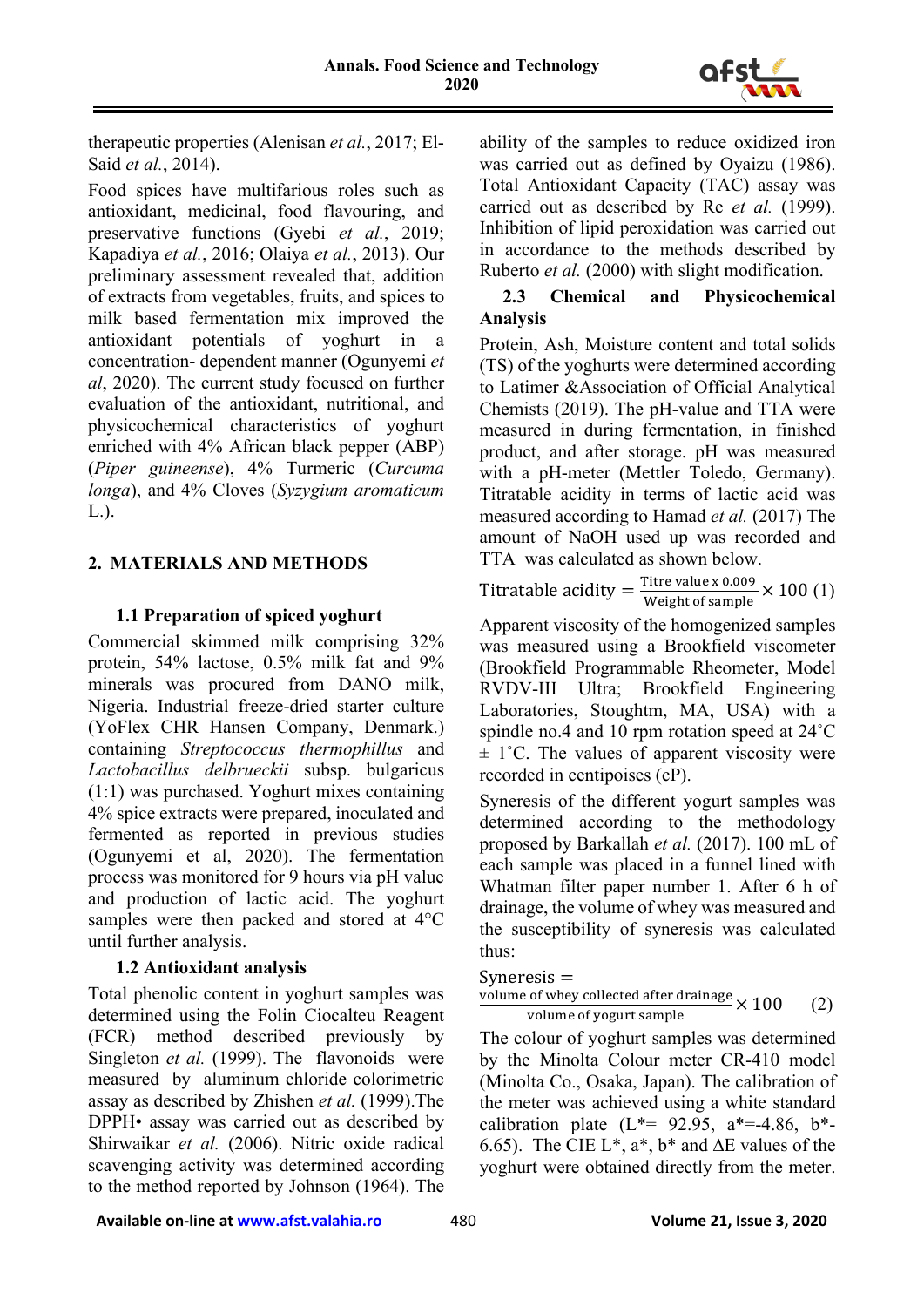

The hue angle  $(h^*)$ , and chroma  $(C^*)$  were calculated.

#### **2.4 Sensory evaluation**

Twenty (20) panelists evaluated the sensory attributes of the yoghurt samples. A profile test with five pre-defined characteristic properties given as colour, aroma, taste, texture, and overall acceptability was applied. A scaling of the intensity between 0 and 9 with 0 being the weakest and 9 the strongest feature expression.

The samples were equilibrated to room temperature and a heaped teaspoon per person and sample was prepared on a small disposable cup 30 min before the sensory test.

## **3. RESULTS AND DISCUSSION**

#### 3.1 **Effects of spice extracts on fermentation process**

Figure 1 shows the effects of African black pepper, turmeric and clove extracts on the pH and TTA of yoghurt samples.

All spice extracts had only slight effects on the fermentation process with respect to decreasing pH and accumulation of the total acid in the fermentation vessels as shown in Figures 1a and 1b respectively. The pH of the yoghurt samples ranged between 4.9 and 5.1 as shown in figure 1a, this is in concert with previous reports that lactic acid production results in coagulation of milk beginning at pH 5.4 and completing at pH 4.6 (Güner *et al.*, 2007; Lee & Lucey, 2010). During fermentation of milk, lactic acid bacteria (LAB) utilize lactose and nitrogenous compounds, culminating in production of extracellular lactic acid and various other primary metabolites which impart various sensory characteristics and the nutritional value to the product (Tamang et al., 2016). The biochemical changes accompanying fermentation primarily provoke acidification of the medium, causing chemical and physicochemical changes which include decrease of pH, increased nutrient bioavailability, formation of flavour compounds, coagulation of proteins, and the subsequent gel formation; and thereby influence consumers' acceptability of yoghurt (Brückner-Gühmann *et al.*, 2019). In the acidic medium, the net negative charge on casein micelles decreases, thus reducing electrostatic repulsion between charged groups causing coagulation and destabilization of the casein micelles and the conversion of the fluid milk into a viscoelastic gel (Brückner-Gühmann *et al.*, 2019).

### 3.2 **Effects of spices on antioxidant capacity of yoghurt**

Antioxidant capacity assays are useful in measuring the overall antioxidant activity due to the contents of the antioxidant compounds in the food matrix. Figure 2 shows the *in vitro* antioxidant potentials of spiced yoghurt samples.



**Figure 1: Effects of 4% spices extracts on pH reduction (a), and total acid accumulation (b), of milk during fermentation**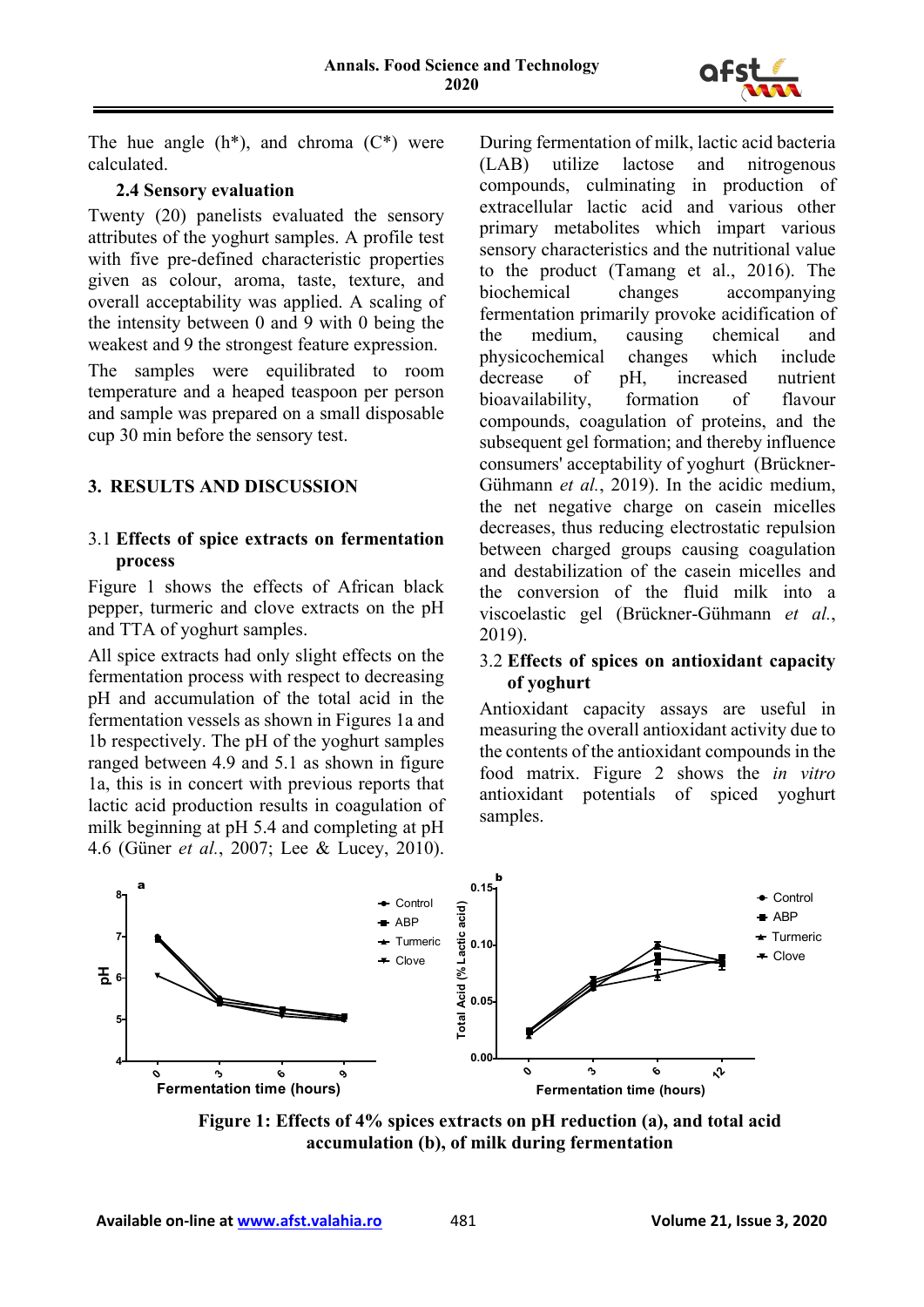



**Figure 2: Antioxidant potentials of spiced yoghurt: (a) total phenolic and total flavonoid contents (b)**

Ferric reducing antioxidant capacity (FRAP), total antioxidant capacity (TAC). (c) DPPH radical scavenging activity, Nitric oxide scavenging activity and lipid peroxidation. Bars with different alphabets are significantly  $(p<0.05)$  different from one another. ABP= African Black Pepper.

Both plain and spiced yoghurt samples exhibited antioxidant potentials. Although a small amount of phenolics  $(9.78 \pm 0.57 \text{mgGAE}/100 \text{ml})$  was detected in the plain yoghurt, this amount significantly increased  $(p<0.05)$  in all the spiced yoghurt samples. Addition of clove extracts gave the 0.72 fold increase in phenolic content as compared with the plain yoghurt (Figure 2a). Similar effects were also recorded total flavonoid content in the yoghurt samples (Figure 2a). The observed phenolic content

recorded in the plain yoghurt may be attributed to the formation of compounds that react with the Folin-Ciocalteu reagent during fermentation process (Raikos *et al.*, 2018). For instance, proteolysis of milk proteins may release amino acids with phenolic side chains, such as tyrosine, which could contribute to the increase in total phenol content. In addition, metabolism of phenolic compounds by the lactic acid bacteria may include flavonoid glycoside hydrolysis or C-ring cleavage and the release of simple phenolics such as phenolic acids (Muniandy *et al.*, 2016). Flavonoids constitute a large group of polyphenolic phytochemicals with antioxidant properties which are overwhelmingly exerted through direct free radical scavenging as reducing agents, hydrogen donors and singlet oxygen quenchers (Beckman,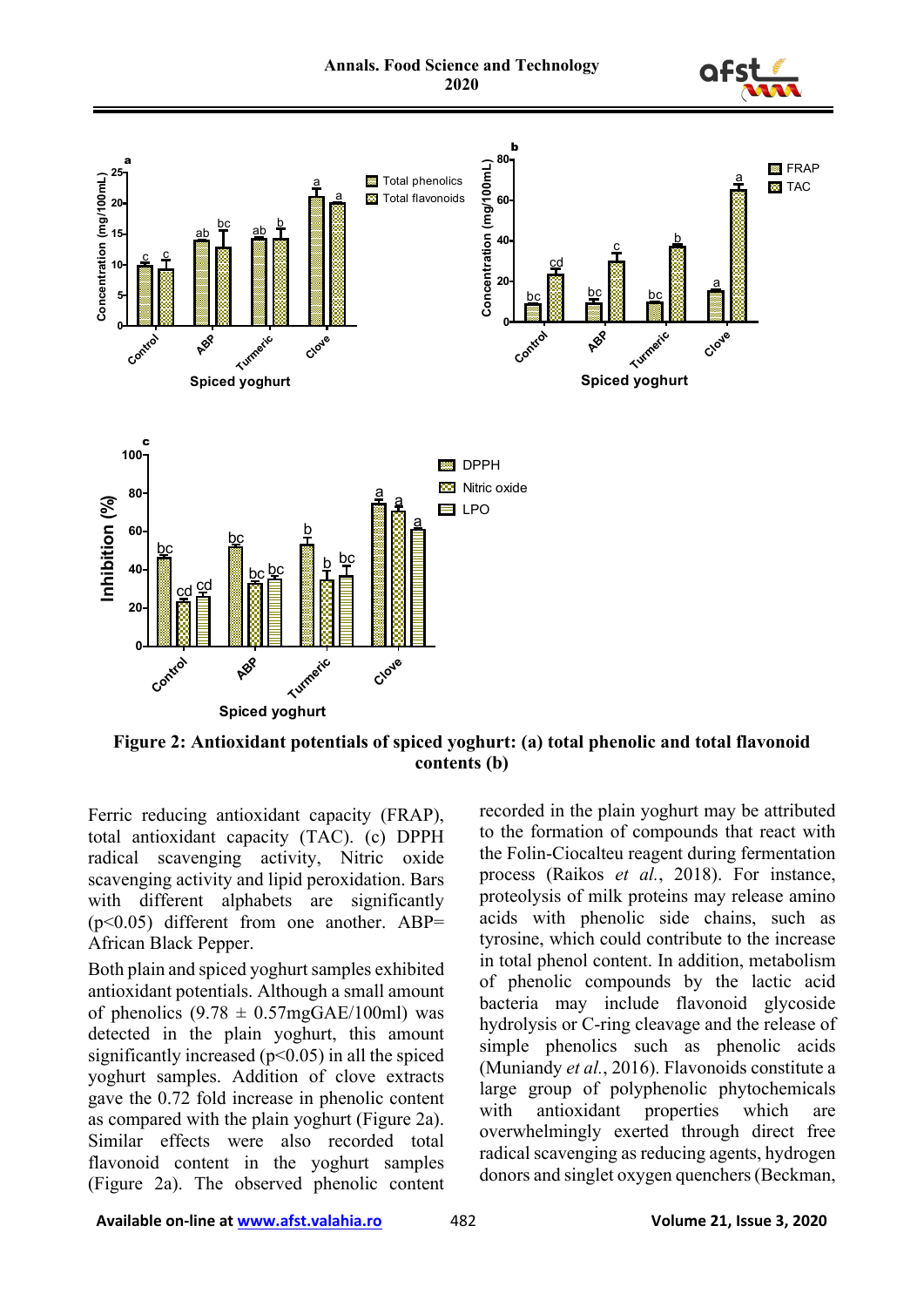

2000). Flavonoids also exhibit antioxidant properties through chelating with transition metals, primarily Fe (II), Fe (III) and Cu (II), which participate in reactions generating free radicals in biological system. Interestingly, the metal–flavonoid chelates formed are even more potent free radical scavengers than the parent flavonoids and play a prominent role in protection against oxidative stress (Cherrak *et al.*, 2016; Dusan & Vesna, 2007). These antioxidant compounds are of interest in the food industry and human nutrition because of their attractive colour, stability in high acid foods and antioxidant power (Panche *et al.*, 2016). The spices used in this study are known as good sources of phenolic compounds (Kapadiya *et al.*, 2016), thus could be recommended as food additives.

Antioxidant substances donate electrons or hydrogen atoms to free radicals to create a complex. Therefore, the antioxidant potential can be measured based on the electron-donating ability of the substance. This potential can be categorized into hydrogen atom transfer based assays and electron transfer based assays. The plain yoghurt samples exhibited considerable level of antioxidant potentials. For instance FRAP (8.78mg/100ml), DPPH inhibition  $(46.15\%)$ , and nitric oxide inhibition  $(23.04\%)$ were observed in the plain yoghurt (Figure 2). Clove gave the highest level of TAC and FRAP as observed in Figure 2b and 2c. The FRAP assay is a very important measure of total electron transfer and in combination with other methods can be useful for distinguishing dominant mechanisms with different antioxidants. FRAP assay measures the ability of antioxidants to reduce ferric  $(Fe<sup>3+</sup>)$  to ferrous  $(Fe<sup>2+</sup>)$  ion at low pH through the donation of an (Shirwaikar *et al.*, 2006). The results also revealed that, most spice extracts significantly increased  $(p<0.05)$  the inhibitory activity of yoghurt samples against DPPH radical. Remarkable DPPH radical scavenging activity was detected in the yoghurt fortified with different concentrations of clove extracts. Addition of 4% Clove extract gave the highest inhibitory activity with up to 0.62 fold increases

in DPPH scavenging activity as compared with the plain yoghurt. The nitric oxide radical scavenging activity of the yoghurt samples as shown in Figure 2c also shows a similar pattern with the DPPH scavenging assay. Lipid peroxidation refers to a series of chain reactions of unsaturated fatty acids induced by free radicals or other active oxygen species, producing toxic compounds. The results of inhibition of lipid peroxidation evaluation of the plain and spiced yoghurt samples is are presented in figure 2c. Both the plain yoghurt and spiced yoghurt also exhibit inhibition of lipid peroxidation and most of the spiced yoghurt had significant higher inhibition than the plain yoghurt. Similar reports by Srivastava *et al.* (2015) that supplementation of buffalo, and goat milk yogurts with 2% ginger rhizome extract and 2% beet root extracts improved the antioxidant potentials using DPPH and FRAP methods.

While plain yoghurt generally exhibit some levels of antioxidant potential due to substances such as peptides, free amino and fatty acids with antioxidant activities that are generated from the milk during fermentation as reported earlier by Tavakoli *et al.* (2019), enrichment with spice extracts enhanced this endogenous antioxidant properties. Some endogenous peptides may also be able to exert a marked synergistic effects with phenolic antioxidants from plant products (Citta *et al.*, 2017). Besides, such antioxidant compounds may enhance protection against lipid peroxidation, and peroxidability of yoghurt; thereby improving the shelf-life of the fermented product.

### 3.3 **Effects of Spices on the some nutrients in spiced yoghurt**

Table 1 shows the effects of incorporation of spice extracts on some nutrients of the yoghurt.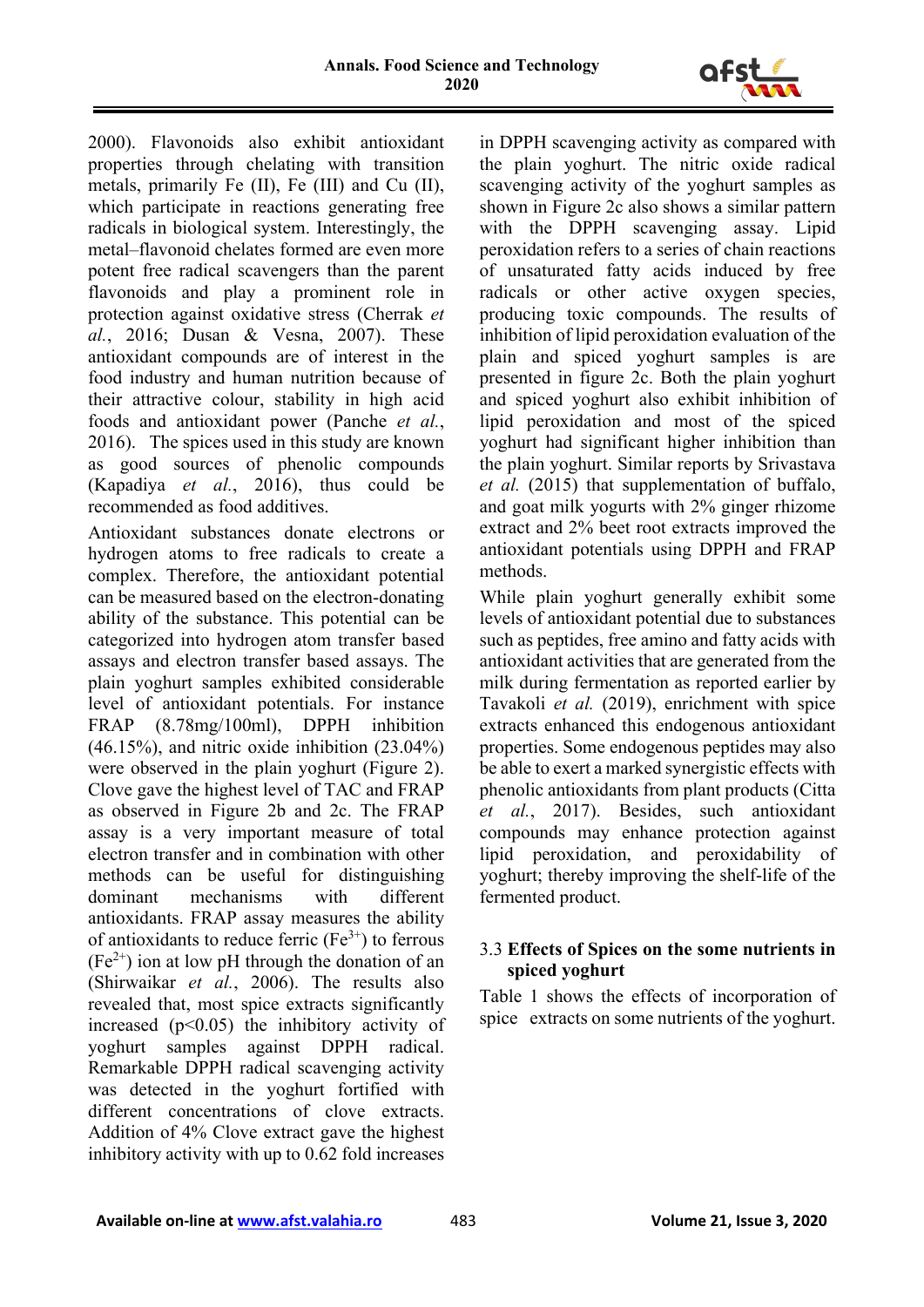

| Yoghurt         | Moisture $(\% )$              | Protein $(\% )$              | Ash $(\% )$                    | $Ca$ (mg/100mL)                 | $P$ (mg/100mL)                   |
|-----------------|-------------------------------|------------------------------|--------------------------------|---------------------------------|----------------------------------|
| Control         | $79.46 \pm 1.70^a$            | $2.54 \pm 0.12^b$            | $11.28 \pm 0.53^{ab}$          | $610.67 \pm 5.21^{ab}$          | $2159.83 \pm 81.67$ <sup>a</sup> |
| ABP.            | $82.09 \pm 0.88$ <sup>a</sup> | $3.67 \pm 0.19^{\circ}$      | $9.32 \pm 0.56^{\circ}$        | $462.67 \pm 93.93^{\circ}$      | $1549.67 \pm 57.76^{\circ}$      |
| <b>Turmeric</b> | $82.38 \pm 0.19^a$            | $3.80 \pm 0.23$ <sup>a</sup> | $10.34 \pm 0.36$ <sup>ab</sup> | $682.50 \pm 58.97$ <sup>a</sup> | $1215.10 \pm 98.84^{\circ}$      |
| Clove           | $82.58 \pm 0.30^{\circ}$      | $3.96 \pm 0.16^a$            | 12. $40 \pm 1.50^{\circ}$      | $635.83 \pm 32.73^{ab}$         | $1120.77 \pm 15.12$ °            |

|  | Table 1: Effects of 4% spice extracts on the contents of some nutrients in yoghurt |  |
|--|------------------------------------------------------------------------------------|--|
|--|------------------------------------------------------------------------------------|--|

Mean values with different superscript in each column are significantly (p<0.05) different from one another. ABP= African Black Pepper





|  | Table 2: Effects of 4% spice extracts on the contents of some nutrients in yoghurt |  |
|--|------------------------------------------------------------------------------------|--|
|--|------------------------------------------------------------------------------------|--|

| Parameters     | Control                   | ABP                         | Turmeric                  | Clove                      |
|----------------|---------------------------|-----------------------------|---------------------------|----------------------------|
| pH             | $4.82 \pm 0.05^{\rm a}$   | $4.79 \pm 0.02^{\text{a}}$  | $4.76 \pm 0.01^{\circ}$   | $4.66 \pm 0.12^{\rm a}$    |
| Total Acid (%) | $7.82 \pm 0.05^{\rm a}$   | $7.65 \pm 0.09^{\rm a}$     | $6.48 \pm 0.16^b$         | $7.65 \pm 0.18^a$          |
| TSS (Brix)     | $14.75 \pm 0.58^{\circ}$  | $13.50 \pm 1.01^{ab}$       | $12.83 \pm 0.36^{ab}$     | $12.17 \pm 0.58^b$         |
| Syneresis      | $64.00 \pm 1.15^{\circ}$  | $65.33 \pm 0.67^{\circ}$    | $53.33 \pm 3.53^b$        | $59.33 \pm 1.76^b$         |
| <b>WHC</b>     | $80.00 \pm 1.15^{\circ}$  | $74.00 \pm 1.53^{\circ}$    | $76.33 \pm 3.18^{\circ}$  | $73.33 \pm 1.76^{\circ}$   |
| $L^*$          | $70.54 \pm 0.11^{\circ}$  | $66.62 \pm 2.58^{\text{a}}$ | $66.90 \pm 4.71^{\circ}$  | $66.61 \pm 6.24^{\circ}$   |
| $a^*$          | $-13.37 \pm 0.09^{\circ}$ | $-12.40 \pm 0.59^{\circ}$   | $-13.44 \pm 0.99^{\circ}$ | $-13.00 \pm 2.23^{\circ}$  |
| $h^*$          | $11.25 \pm 0.16^{\circ}$  | $11.18 \pm 0.56^{\circ}$    | $13.61 \pm 1.22^{\circ}$  | $12.76 \pm 1.14^{\circ}$   |
| $H^*$          | $-0.69 \pm 0.00^a$        | $-0.73 \pm 0.01^{\circ}$    | $0.79 \pm 0.03^{\rm a}$   | $0.79 \pm 0.05^{\text{a}}$ |
| $C^*$          | $17.46 \pm 0.18^{\circ}$  | $16.69 \pm 0.80^{\circ}$    | $19.15 \pm 1.48^a$        | $18.27 \pm 2.31^{\circ}$   |
| $\Delta E$     | $45.33 \pm 1.76^{\circ}$  | $41.03 \pm 2.51^{\circ}$    | $31.05 \pm 9.64^{\circ}$  | $38.71 \pm 6.97^{\circ}$   |

Mean values with different superscript in each column are significantly  $(p<0.05)$  different from one another. ABP= African Black Pepper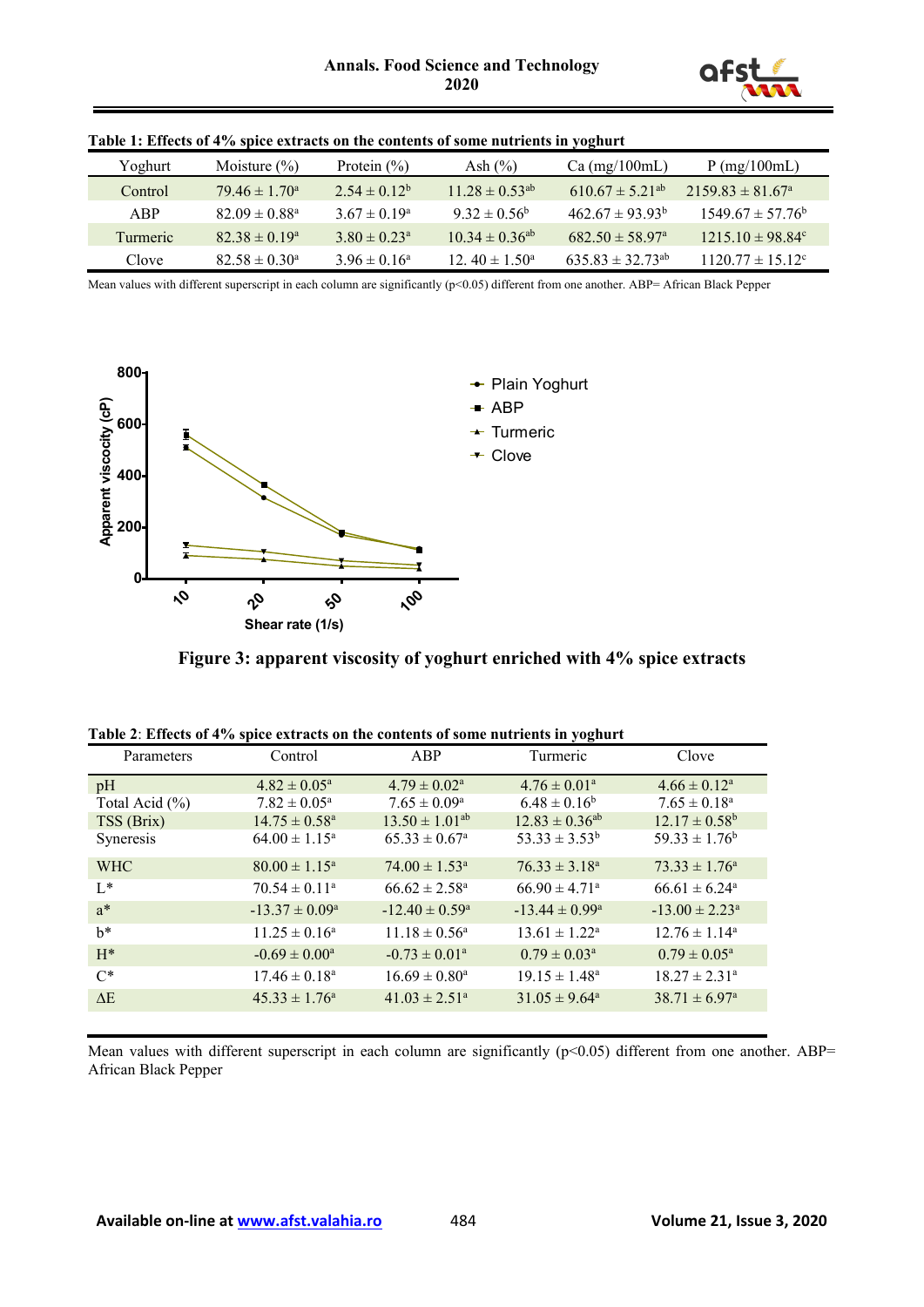



**Figure 4: Sensory characteristics of spiced yoghurt samples. Mean values with different superscript in each column are significantly (p<0.05) different from one another.**

Supplementation of yoghurt with the food spices had little or no effects on the moisture contents. Incorporation of all spice extracts significantly increased ( $p < 0.05$ ) the protein content of the yoghurt samples as compared with the plain yoghurt. Clove extracts gave the highest increase with 0.61 fold significant increases, followed by turmeric and then ABP. On ash content while addition of ABP and turmeric had little or no effect on the yoghurt samples, clove extract significantly increased ash. While addition of clove extracts had little or no effect on the calcium content, turmeric significantly increased ( $p < 0.05$ ) the content of calcium in the yoghurt sample as compared with the control. The moisture content of the spiced yoghurt was maintained within the range of most yoghurts available in the market (80-86%) (Ndife, 2014). The improved protein content of the spiced yoghurt might have resulted from enrichment with plant protein from the spices. Addition of plant proteins lead to the improvement of the quality of yogurt and an increase in its nutritional value (Dabija *et al.*, 2018). Many researchers have achievements in the field of fortification of protein-based yogurt, with plant proteins (Akalin *et al.*, 2012; Morell *et al.*, 2015). Such fortification may have positive imparts the textural and physical properties of yogurts such as yogurt firmness, viscosity and

functional properties (Dabija *et al.*, 2018). The firming effect of different proteins addition in the formulation of yogurts could lead to a distinctive structure of the casein, with beneficial influences on the textural characteristics of finished product. On the other hand, for the consumer, the increase in the protein content improves the degree of satiety, especially beneficial for those who consume fermented dairy products for health reasons, certain diets, etc. (Dabija *et al.*, 2018). The ash content is a reflection of the amount of minerals in a food material (Gemede *et al.*, 2015). Calcium, which plays key roles in bone formation and mineralization, is highly required during growth, pregnancy, and lactation (Gemede *et al.*, 2015; Soetan *et al.*, 2009). This, therefore, means that the turmeric enriched yoghurt would be a beneficial drink for the children, pregnant and lactating mothers as well as the elderly whose calcium requirement is high.

#### 3.4 **Physico- chemical characteristics of spiced yoghurt samples**

The results shown in figure 4 revealed the effects of spice addition on the viscosity of the spiced yoghurt samples.

Supplementation of yoghurt African black pepper gave the highest viscosity as compared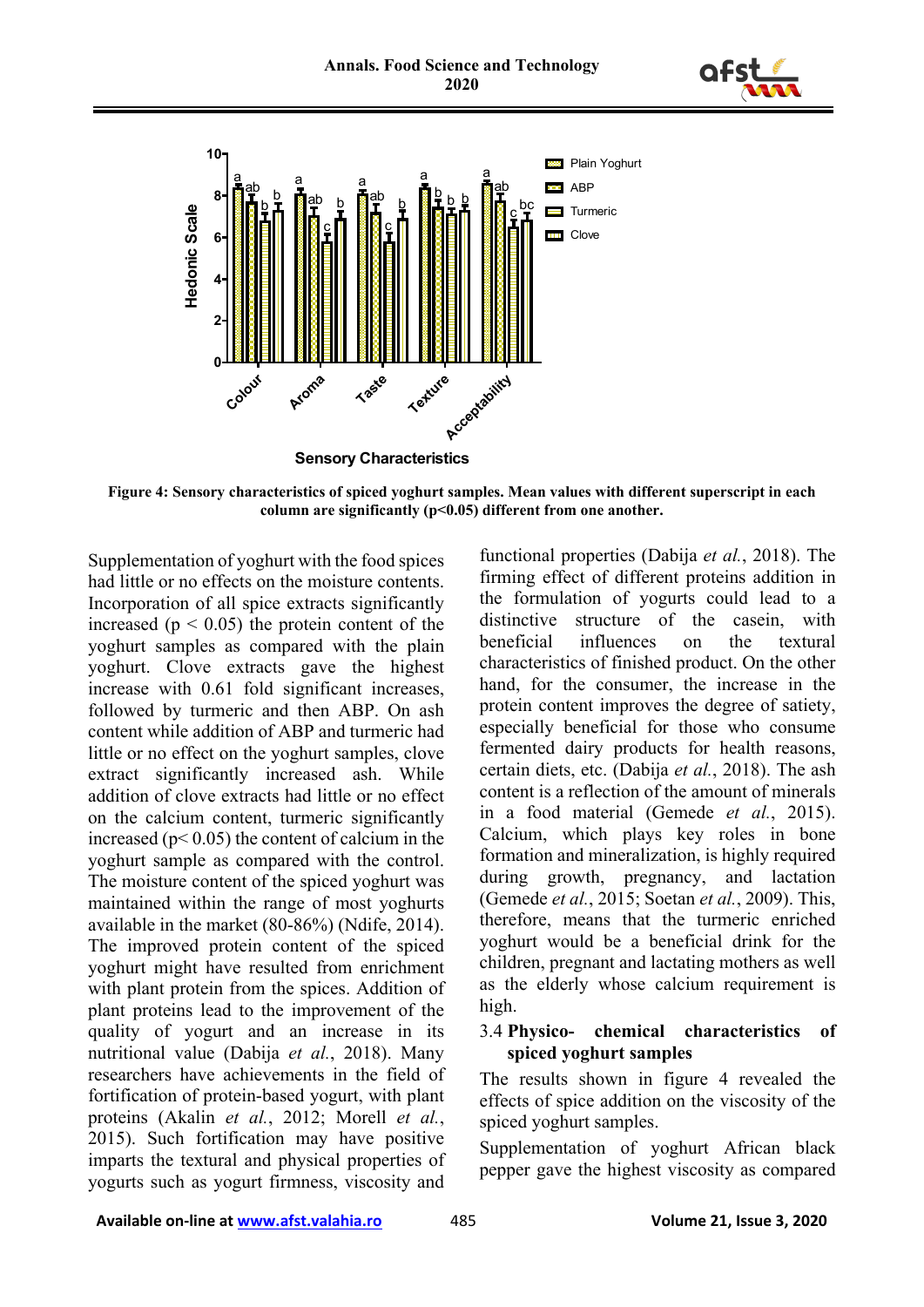

with the control and other food spices. In contrast to the most generally accepted reports that, addition of plant extracts decreases the consistency of the products owning to reduced water-binding capacity of proteins (Ramaswamy & Basak, 1992) and as demonstrated with addition of pomegranate peel extracts to yoghurt (El-Said *et al.*, 2014), addition of 4% African black pepper improved the viscosity of the product. These effects may be related to the contribution of protein (as reported in table 4) to the fermentation medium, leading to improvement of the technofunctionality of the product. This can be attributed to the positive impact of protein enrichment on the aggregation of casein network in yoghurts via electrostatic interaction, and on the resistance for the yoghurt matrix to flow. During yogurt making process, the level of lactic acid becomes higher as fermentation goes on, and a series of cascade such as increase in acidity, dissociation of the carboxyl groups, ionization of serine phosphate and increase in the negative charge between casein micelles take place respectively. At this point, whey proteins are denatured and are more susceptible to association with casein and casein micelles. Additionally, during acidification, the denatured whey proteins, associated or not with casein micelles, aggregate. This results from the neutralization between calcium phosphate and the increasing negative charge and due to the presence of these attractive forces, repulsive charge is reduced and the casein micelles aggregate and eventually coagulate into a network of small chains, yoghurt coagulum and a visco-elastic gel (Brückner-Gühmann *et al.*, 2019).

Addition of both turmeric and clove extracts significantly reduced syneresis of the yoghurt samples by 0.45 fold and 0.48 fold respectively. Tendency to syneresis gives information about the stability of the gel samples. The rate of syneresis in acidified milk gels like yoghurt is mainly determined by the microstructure of the protein network. If the water binding is not sufficient, whey will be expelled on the surface of the product during storage (Brückner-Gühmann *et al.*, 2019). Addition of spice

extracts to yoghurt did not have significant effect on the colour characteristics of the yoghurt (Table 2).

Results in table 2 revealed that enrichment of the milk-based fermentation mix with the spice extracts did not cause significant change to the colour characteristics of the yoghurt samples in terms of the degree of lightness  $(L^*)$ , red-green range (a\*), yellow-blue range (b\*), chroma  $(C^*)$ , hue angle (h), and the total colour difference (∆E) with respect to the standard. Colour is the first contact perceived as a measure of quality and could greatly influence the consumer's acceptability of food products. It is used to measure other quality attributes such as flavour, sensory, nutritional, and pigments, due to its simplicity and good correlation with other physicochemical properties.

### 3.5 **Sensory Characteristics**

Consumer acceptability is a key factor in product development. Results of sensory profile analysis of the spiced yoghurts are summarised in figure 4.

Although, instrumental viscosity and colour measurements revealed little or no effects of spice extracts on the yoghurt samples, sensory evaluation revealed significant reduction in colour, aroma, taste, texture and overall acceptance of the spices yoghurts as compared to the plain yoghurt.

# 4 **CONCLUSION**

Yoghurt containing clove extracts showed the highest antioxidant potential and reduced rate of syneresis but also reduced viscosity and organoleptic properties. In the case of ABP, antioxidant characteristics, protein content and viscosity were enhanced with minimal effects on consumer acceptability. Effects of turmeric extracts include improved calcium content and reduced syneresis but reduced total solids. Overall, African black pepper showed remarkable desirable effects on the product as its addition to the milk-based fermentation mix resulted in yoghurt, which combines improved antioxidant characteristics with increased protein content as well as product quality, with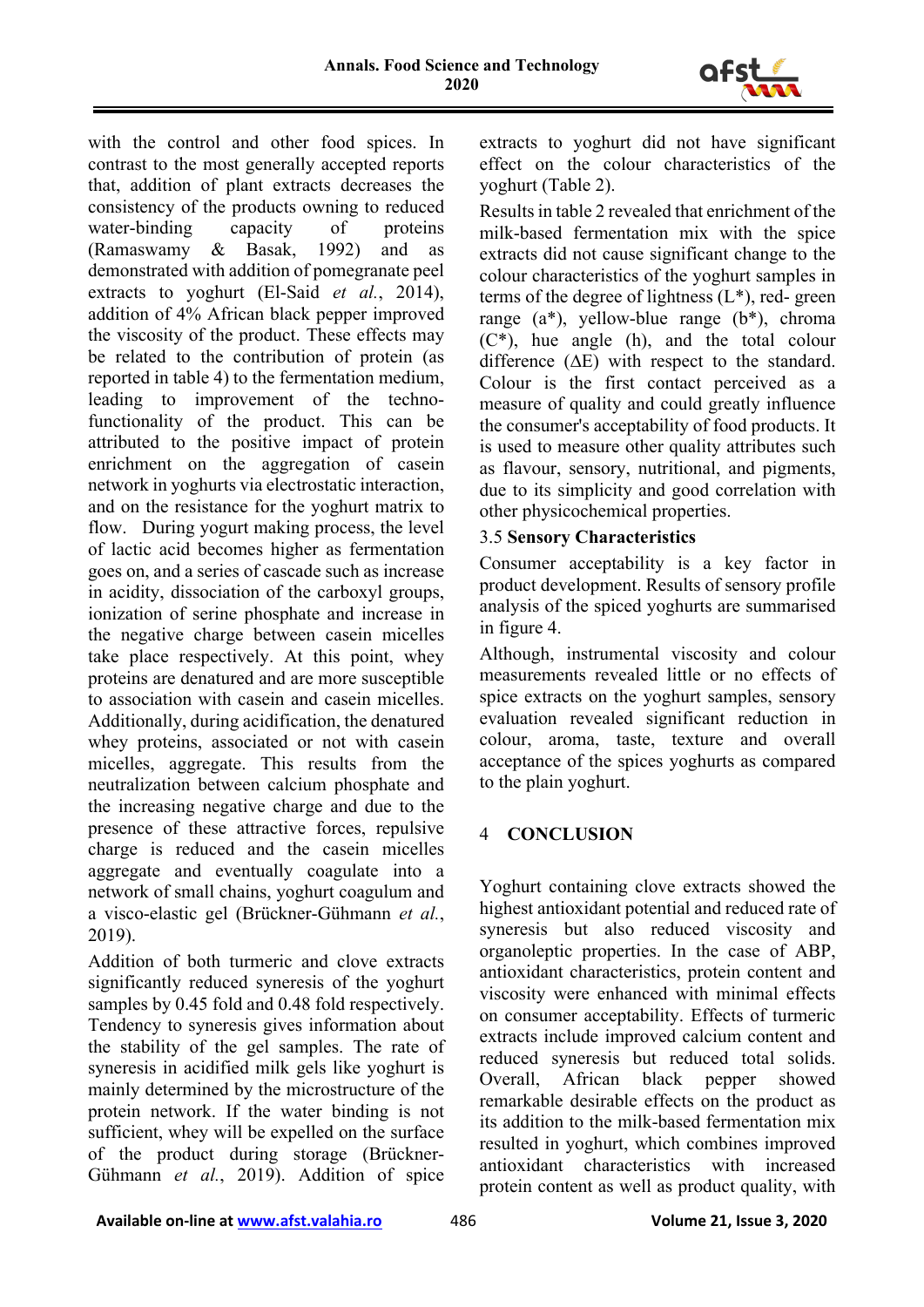

respect to viscosity. Therefore, enrichment of yoghurt with the food spices undoubtedly constitutes a good way for improving the techno-functionality, nutritional and health benefits of yoghurt. Such recipes may be considered for optimization and development towards producing new functional yoghurt.

## **5. REFERENCES**

- [1] Akalin, A. S., Unal, G., Dinkci, N. & Hayaloglu, A. A. (2012). Microstructural, textural, and sensory characteristics of probiotic yogurts fortified with sodium calcium caseinate or whey protein concentrate. *J Dairy Sci, 95*(7), 3617-3628. doi: 10.3168/jds.2011-5297
- [2] Alenisan, M. A., Alqattan, H. H., Tolbah, L. S. & Shori, A. B. (2017). Antioxidant properties of dairy products fortified with natural additives: A review. *Journal of the Association of Arab Universities for Basic and Applied Sciences, 24*, 101-106. doi: https://doi.org/10.1016/j.jaubas.2017.05.001
- [3] Baba, A. S., Najarian, A., Shori, A. B., Lit, W. K. & Keng, A. G. (2014). Viability of Lactic Acid Bacteria, Antioxidant Activity and In Vitro Inhibition of Angiotensin-I-Converting Enzyme of Lycium barbarum Yogurt. *Arabian Journal for Science and Engineering, 39*(7), 5355-5362. doi: 10.1007/s13369-014-1127-2
- [4] Barkallah, M., Dammak, M., Louati, I., Hentati, F., Hadrich, B., Mechichi, T.*, et al.* (2017). Effect of Spirulina platensis fortification on physicochemical, textural, antioxidant and sensory properties of yogurt during fermentation and storage. *LWT, 84*, 323-330. doi: https://doi.org/10.1016/j.lwt.2017.05.071
- [5] Beckman, C. H. (2000). Phenolic-storing cells: keys to programmed cell death and periderm formation in wilt disease resistance and in general defence responses in plants? *Physiological and Molecular Plant Pathology, 57*(3), 101-110. doi: https://doi.org/10.1006/pmpp.2000.0287
- [6] Brückner-Gühmann, M., Benthin, A. & Drusch, S. (2019). Enrichment of yoghurt with oat protein fractions: Structure formation, textural properties and sensory evaluation. *Food Hydrocolloids, 86*, 146-153. doi: https://doi.org/10.1016/j.foodhyd.2018.03.019
- [7] Caleja, C., Barros, L., Antonio, A. L., Carocho, M., Oliveira, M. B. & Ferreira, I. C. (2016). Fortification of yogurts with different antioxidant preservatives: A comparative study between natural and synthetic additives. *Food Chem, 210*, 262-268. doi: 10.1016/j.foodchem.2016.04.114
- [8] Cherrak, S. A., Mokhtari-Soulimane, N., Berroukeche, F., Bensenane, B., Cherbonnel, A.,

Merzouk, H.*, et al.* (2016). In Vitro Antioxidant versus Metal Ion Chelating Properties of Flavonoids: A Structure-Activity Investigation. *PLOS ONE, 11*(10), e0165575-e0165575. doi: 10.1371/journal.pone.0165575

- [9] Citta, A., Folda, A., Scalcon, V., Scutari, G., Bindoli, A., Bellamio, M.*, et al.* (2017). Oxidative changes in lipids, proteins, and antioxidants in yogurt during the shelf life. *Food Science & Nutrition, 5*(6), 1079-1087. doi: 10.1002/fsn3.493
- [10] Corrieu, G. & Béal, C. (2016). Yogurt: The Product and its Manufacture. *The Encyclopedia of Food and Health, 5*, 617-624. doi: 10.1016/B978-0-12- 384947-2.00766-2
- [11] Dabija, A., Codina, G., Anca, G., Sanduleac, E. & Lacramioara, R. (2018). Effects of some vegetable proteins addition on yogurt quality. *Scientific Study and Research: Chemistry and Chemical Engineering, Biotechnology, Food Industry, 19*, 181-192.
- [12] Dusan, M. & Vesna, K. (2007). Investigation of metal–flavonoid chelates and the determination of flavonoids via metal–flavonoid complexing reactions. *Journal of the Serbian Chemical Society, 72*(10), 921–939. doi: 10.2298/JSC0710921M
- [13] El-Said, M. M., Haggag, H. F., Fakhr El-Din, H. M., Gad, A. S. & Farahat, A. M. (2014). Antioxidant activities and physical properties of stirred yoghurt fortified with pomegranate peel extracts. *Annals of Agricultural Sciences, 59*(2), 207-212. doi: https://doi.org/10.1016/j.aoas.2014.11.007
- [14] Gemede, H. F., Haki, G. D., Beyene, F., Woldegiorgis, A. Z. & Rakshit, S. K. (2015). Proximate, mineral, and antinutrient compositions of indigenous Okra (Abelmoschus esculentus) pod accessions: implications for mineral bioavailability. *Food Science & Nutrition, 4*(2), 223-233. doi: 10.1002/fsn3.282
- [15] Güner, A., Ardic, M., Keles, A. & Doğruer, Y. (2007). Production of yogurt ice cream at different acidity. *International Journal of Food Science & Technology, 42*, 948-952. doi: 10.1111/j.1365- 2621.2006.01315.x
- [16] Gyebi, G. A., Ocheje, J. O. & Ogunyemi, O. M. (2019). Molecular docking studies on bioactive compounds from clove ( Syzygium Aromaticum) on metabolic regulators in cancer. *Salem University Journal of Life Sciences, 1*(1), 1-18.
- [17] Hamad, M. N.-E., Hamad, F., Mohamed Ismail, M. & Mohamed, E. (2017). Impact of Addition Tamr and Honey on Chemical Composition, Starter Activity and Rheological Properties of Goat's Milk. *American Journal of Food Science and Nutrition 4*(3), 17-22.
- [18] Hashemi Gahruie, H., Eskandari, M. H., Mesbahi, G. & Hanifpour, M. A. (2015). Scientific and technical aspects of yogurt fortification: A review. *Food Science and Human Wellness, 4*(1), 1-8. doi: https://doi.org/10.1016/j.fshw.2015.03.002

#### Available on-line at **www.afst.valahia.ro** 487 **Volume 21, Issue 3, 2020**